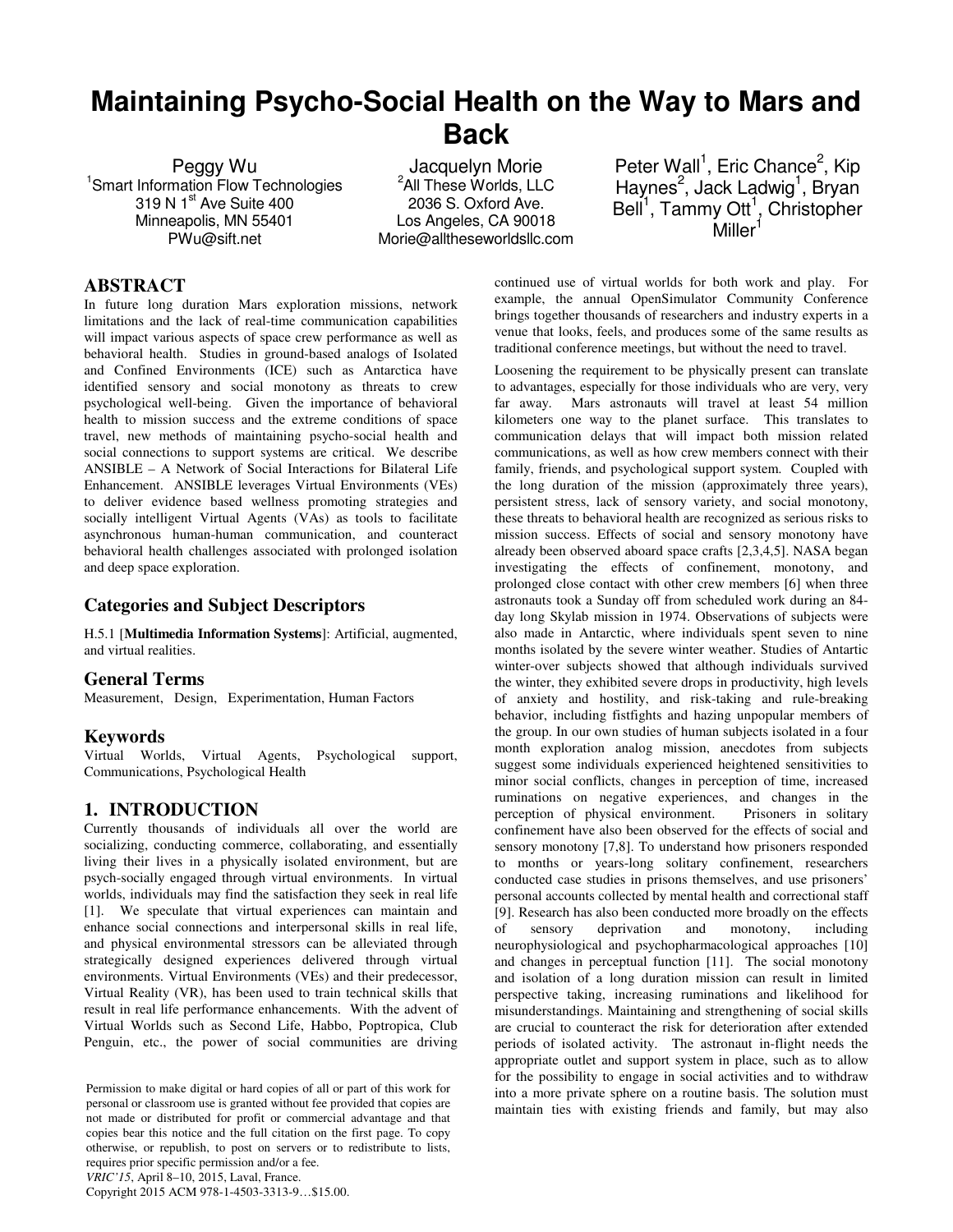accommodate developing new ties with new friends and colleagues as suggested by prior research [12].

We believe the behavioral health threats of social and sensory monotony will be amplified by the lack of real time communications. The network latency that will exist between Earth and Space currently occurs between individuals on Earth, where geographically distributed groups want to live or work together remotely. Both real time solutions such as video, voice, and text chat, and time delayed solutions such as email, social network websites, and micro voice messaging serve to keep communities connected, but they lack the geospatial information afforded by physical worlds.

In the past decade VEs and intelligent Virtual Agents (VAs) have come together to make possible a new range of human interaction opportunities. Virtual Worlds (VWs) have taken the paradigm of Virtual Reality and transformed it into rich, persistent, networked 3D spaces populated by tens of thousands of people using embodied avatars. Intelligent VAs are able to work as tutors, guides, conversational partners, and even as virtual therapists [13]. VWs combined with VAs have been used by ourselves and others to address human interactions in a diverse set of domains, from language and culture training [14, 15] to medical consulting [16, 17]. Morie et al. used VWs as an advanced form of telehealth care to facilitate and support soldiers in reintegration into civilian life in a project called "coming home" [18]. The authors have been developing a socio-linguistics based engine for driving intelligent VA social behavior and for detecting emotional changes in humans through their speech or written word. VEs have demonstrated their utility in enhancing telemedicine [19,20 ,21 ,22, 23] supporting behavioral therapy [e.g. 24], and applications in language and culture training [25,26], as well as robotics and equipment maintenance training [27, 28]. We believe its promise can extend to enhancing psychosocial health in space flight to directly address the risk of adverse behavioral conditions. We describe our process and results below.

# **2. REAL LIFE MIRRORING VIRTUAL LIFE**

There is increasing evidence that behaviors learned in VWs can migrate into the real world. For example, in a meta-study of the field of Virtual Reality Exposure Therapy (VRET), Parsons and Rizzo [29] note the efficacy of VRET in treating various anxiety disorders, such as acrophobia, agoraphobia, social anxiety and post-traumatic stress disorder. More directly, Yee and Balienson describe "The Proteus effect" [30, 31], the observed phenomenon where self-perception and skills obtained through a digital persona (i.e. through manipulations of their online avatar), including attitudes gained from virtual worlds, are maintained even when the human reenters the real world. All of this advocates that humans not only interact socially and meaningfully in VEs, they can also be primed for behavior modification and interpersonal sensitivities, and the effects of that priming can carry over into their offline interactions in live situations.

The ability to harness benefits acquired from virtual spaces translates to several applications in space. Psychological support can play an important role in risk mitigation since astronauts may experience anxieties while in flight, which then could be alleviated (or even prevented) by in vivo virtual world intervention. Given the limitations of the habitat, VEs may also be used to encourage relaxation and mindfulness: to create a spot to gather one's thoughts, to calm down, or to be alone in a manner that facilitates a restful state in the person. For instance, an astronaut may choose to sit in the VW near a quiet spot designed for meditation, or practice mindfulness therapy (as developed by John Kabat-Zinn [32]) utilizing awareness of the present moment and centering of one's thoughts. One of the authors have studied these methods deployed in Second Life [33]. Such quiet activities could help in providing support to people of different personality types, whereby some people gain energy by socializing (extroverted people) and others (introverted people) gain energy by isolating and recuperating alone. A tonic environment may be, for instance, a waterfall in a forest, or a mountaintop on a snow-filled valley. VEs may thus also provide a way to relax, recover and gather one's thoughts by a feeling of quiet and connection through one's environment. For many, this is an important way to "ground" oneself, even though one's physical environment is stressful, disengaging with that environment and changing it to a relaxed environment is crucial.

VWs may also provide good environments to acclimatize and acculturate crews that have been long removed from the world as a form of re-entry preparation. They can do this by providing them with updates on world events, news, new movies and cultural and historical development throughout the mission. As these long duration missions keep them out of the loop, we see a great benefit in helping astronauts get additional information through VEs that help them acclimate to the changes they have not witnessed or experienced while away from earth.

# **3. REAL WORLD SOCIAL INTELLIGENCE IN VIRTUAL WORLDS**

Artificial characters with human intelligence and social graces are still closer to science fiction then software reality. However, believable VAs that operation within well defined boundaries are emerging as possibilities today. SIFT has been developing a socio-linguistics based engine for driving intelligent VA's social behavior and for non-intrusively detecting emotional changes in humans through their speech or written word. Aside from the restriction of asynchronous communication and thus the use of VAs for real time interactions, there are additional benefits of using embedded Artificial Intelligence (AI) virtual agents enable precise, controlled scenario rehearsals that target specific objectives such as assessing emotional state. These include the simplest form: autonomous "bots" that serve as background characters or "non-player characters" (NPCs) in game parlance. Current video games use AI agents to provide conversation, challenges and background information to players. At higher levels, intelligent virtual humans can function as intellectual companions, cultural emissaries, competitors in game play, and resources for information. They can perform roles as health experts [34], pedagogical agents [35], guides to activities, troubleshooting experts, and as virtual friends. In traversing a virtual world, a person may encounter a virtual human and ask them questions about the environment, get provided with a game challenge, or simply have a conversation.

Embodied conversational agents [36] can converse with a person, and are programmed with information about a particular domain of knowledge. Using speech recognition, they can semantically infer what a person is saying, and provide an answer that pertains to the person's inquiry. Some recent examples in this area include learning bilateral negotiation strategies [37], for training therapists to deal with difficult teenage patients [38], physical ailments [39] and serving as guides to museum spaces [40].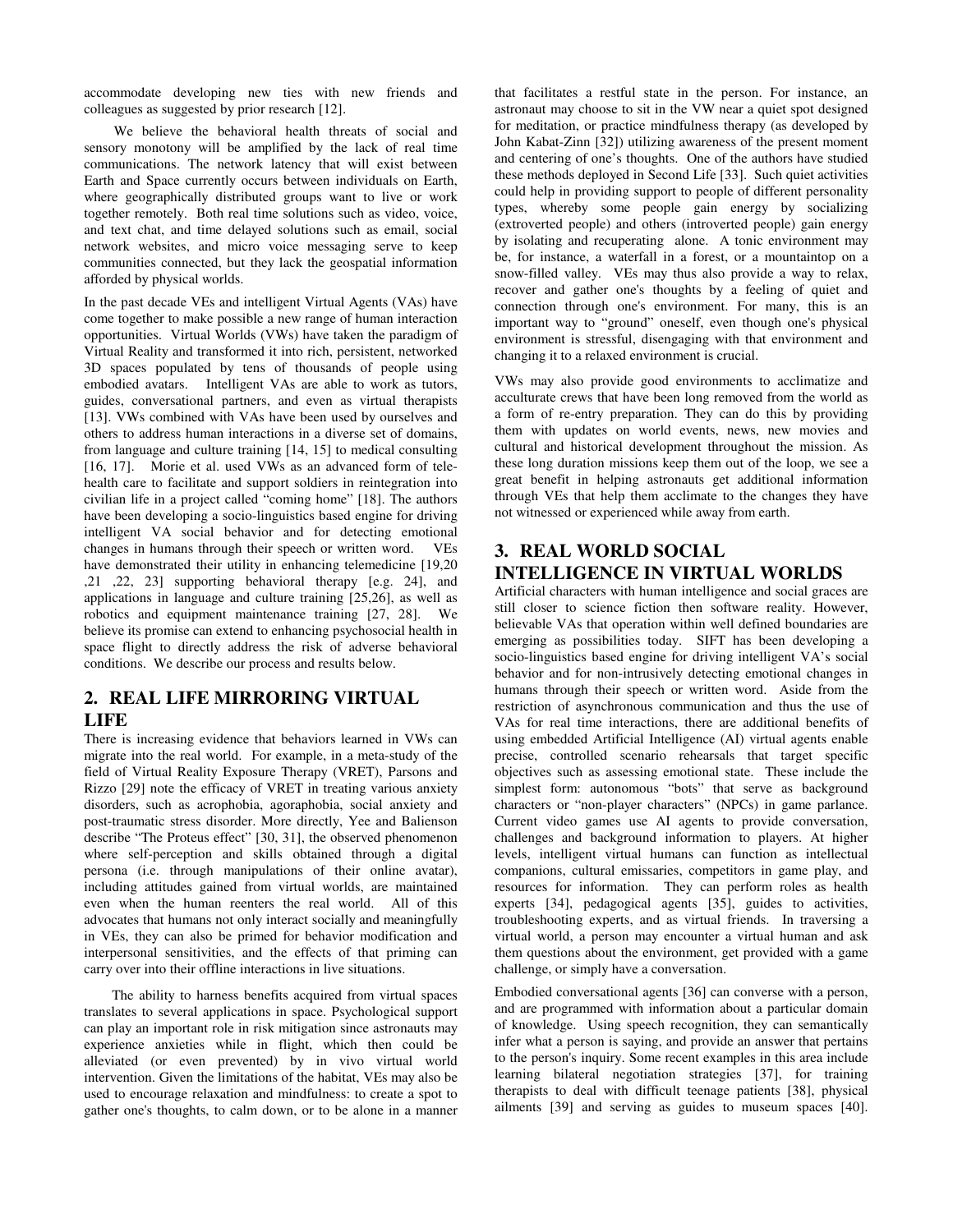Through natural-language processing, these agents can process what a person is asking, and by accessing a domain-specific database, provide an appropriate answer. The developments in this area are promising, in that such "virtual humans" can serve a variety of purposes, from background extras to give culturally oriented space richness, to game bots or challengers, or even as pedagogical agents for learning.

However, human communication entails the body and the mind, i.e. verbal and non-verbal language. The current state of the art embodied virtual agents tend to follow highly scripted behaviors, lacking the richness and flexibility of human behavior, as well as the ability to respond when a human performs actions not anticipated by their software developers. In the context of providing meaningful socialization, embodied VAs must move beyond their current limitations to include the idiosyncrasies of human behavior. Therefore, communicative realism has to match visual appearance (movement, posture, emotional expressions, gaze, etc.) with communicated content. SIFT has been at the forefront of developing and applying a theoretically based sociolinguistic model to increase the social intelligence of virtual agents. This model allows virtual agents to detect and exhibit interaction appropriateness in language, body gesture, and compliance behaviors across different cultures. Our designs which are based on theories from psychology, and have generated machine behaviors that are considered 'believably human' [41], opening the doors for humans to interact with machines through socially compelling and fulfilling ways. Below we describe the theoretical basis of this work.

Through over a decade of field study, sociolinguists Brown and Levinson [42] studied language use across 5 different cultures. They observed that people universally and across scenarios regularly deviated from efficient language use [43] by introducing added verbiage that they characterize as various levels of politeness. Brown and Levinson propose that this extra verbiage acts as a redressive strategy to mitigate face threat [44], that is, an imposition that the speaker poses to the hearer. Brown and Levinson believes the degree of face threat of an action is the sum of 1. the social distance between interlocutors, 2. the power difference between interlocutors, and 3. The imposition of the raw act itself. As an example, the imposition of asking someone for \$5 is less than the imposition of asking someone for \$500. Brown and Levinson claim that the degree of face threat posed by an act must be balanced by the value of the politeness behaviors used if the social status quo is to be maintained. We have, under various sources of funding, implemented the Brown and Levinson model to create computationally tractable and scalable quantitative politeness reasoners. This work has resulted in a content coding scheme, a software architecture, and set of algorithms that we call the Etiquette Engine<sup>TM</sup>. The Etiquette Engine takes into account influences at the individual and cultural levels to calculate how an action may be interpreted in terms of politeness, and therefore whether it follows the cultural code of conduct. It would be trivial to craft agent behaviors that are consistently rude or overly polite, but most communication strategies occur in the dynamic believable middle ground, e.g. being assertive without being rude or being polite without appearing subservient. This is the danger zone where many social misunderstandings and threats to team cohesion can occur, and is the area of focus for the Etiquette Engine. We have validated the predictions of this mechanism with both trained and untrained raters—achieving a Robinson's A correlation of 0.931 among 3 trained raters in one experiment,

well above traditional consistency thresholds of 0.7-0.8 for multiple-judge rating correlations[15].

In validating our model, we found that subjects perceived levels of politeness as designed, even when utterances came from machines in text format with no physical embodiment, age, gender or cultural cues, and voice synthesis thus no intonation cues. This suggests that a computational model was powerful enough to manipulate and predict perceived politeness. Further, subjects readily anthropomorphized machines, even when interactions were limited to text, confirming Nass's findings that humans generalize patterns of conduct and expectations for human-human interaction to human-computer interaction [51]. This framework adds realism and social intelligence to VAs by providing a model of nuanced human conduct. The framework can also be used to evaluate human behavior, as well as educate humans to recognize and reason about deviations in expected behavior. Consider the case of testing a negotiation strategy with a "virtual" crew member, where a display may show the VA's calculations of the situational context (e.g. high social distance coupled with a high imposition tasks causes the virtual agent to use more polite language towards the human). The human trainee can immediately see the virtual agent's justification for the politeness language. If the virtual agent's behavior was unexpected, the human can then reason about its actions (e.g. the virtual agent's perception of social distance between itself and the user is higher than that of the human's, or its perception of the imposition of the task is higher than that of the human's). This ability to "look under the hood" at an actor's perspective can be useful to identifying possible sources of social misunderstanding that can corrode team cohesion.

### **4. METHOD**

We describe ANSIBLE - A Network of Social Interactions for Bilateral Life Enhancement, a communication and social support toolset which enables multi-faceted human-human and humanvirtual agent interactions designed to accommodate technical and environmental limitations of long duration space flight. Our goal is to provide a holistic, evidence-based approach for formulating natural scenarios that address crew and Earth psychosocial health while ensuring its compatibility with currently known operational limitations such as bandwidth, communication delay as well as habitat restrictions. To design this system, we first leveraged a prior review of over 50 publications and technical reports to extract possible psycho-social dimensions of interest [45]. Using this literature review, we focused on psychosocial dimensions relevant to long duration exploration missions that can be addressed by virtual environments. We then conducted a review of current evidence-based best practices in supporting the psychosocial dimensions of interest identified above. In addition, we investigated methods of augmenting time delayed communication in VEs through VAs powered by Artificial Intelligence (AI) engines. In the last decade, researchers have begun focusing efforts on the merger of VEs and AI agents. A full survey of this work can be found in Morie, et al.'s survey on Embodied Conversational Agents (ECAs)[46]. The work of incorporating VAs into VEs is very much in its infancy, even more so than incorporating autonomous intelligent robots into the real world. Compared to other research into AI agents, the empirical data specific to VA effectiveness in either realism or helpfulness is limited. There are a few exceptions to this, however. For example, Jan D., et al. [47] note that virtual AI helpers are asked more questions than one might expect, while Weitnauer, et al. observed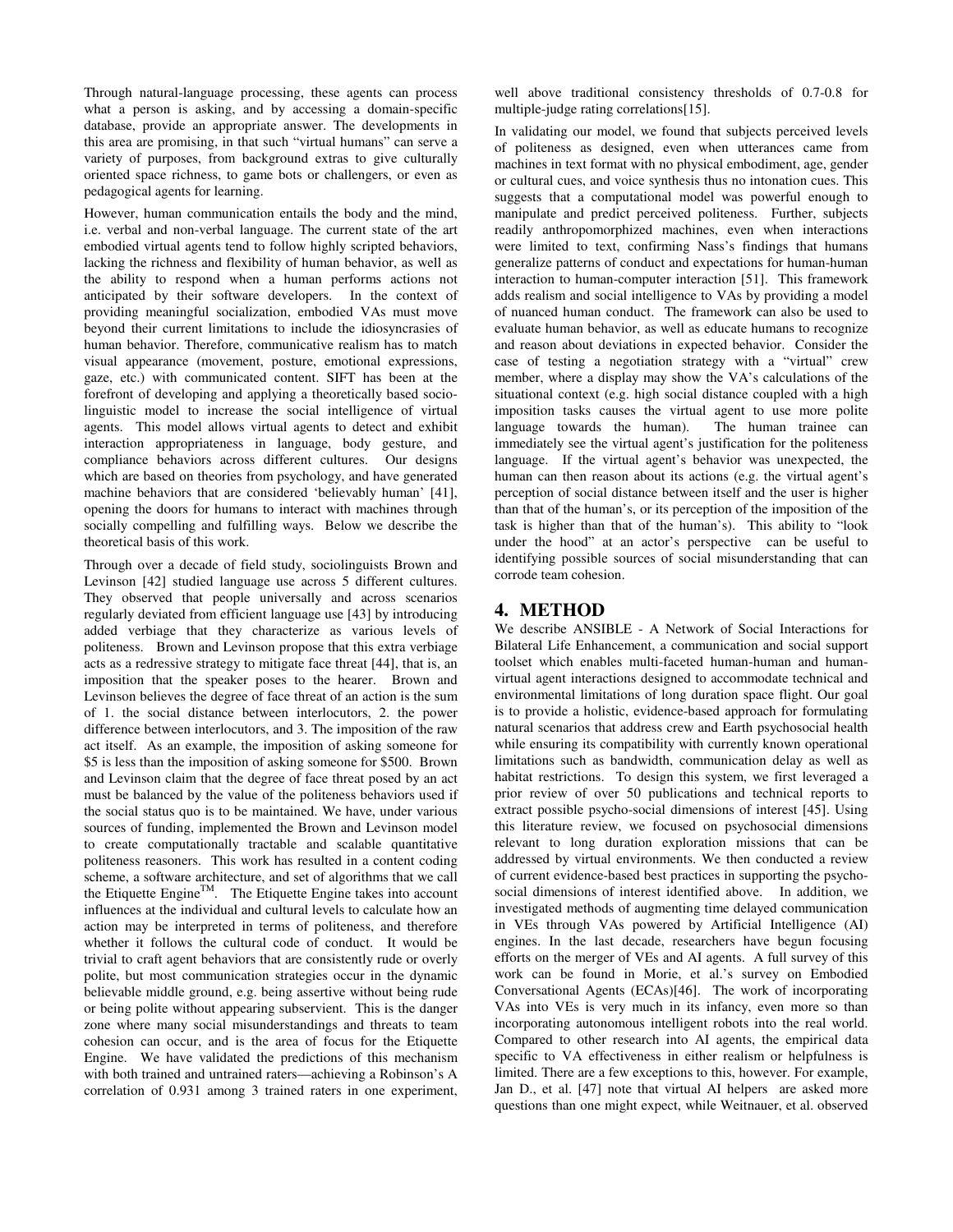that when virtual world participants were unaware that they were conversing with an AI agent (named Max), they reported frustration with its repetitiveness [48], which paralleled reports about ELIZA, a simple natural language processor built in the mid-1960s which posed as a Rogerian psychotherapist[49]. Our own prior work showed that human subjects readily anthropomorphized even non-embodied agents [50], confirming Nass's findings that humans generalize patterns of conduct and expectations for human-human interaction to human-computer interaction [51]. Further, we found the social aspects of humanmachine interaction affected not only subjective measures such as trust, but also objective performance metrics such as compliance [50]. More generally, we believe embodied VA will only amplify the human tendency to anthropomorphize technology, and increase the psychological investment and engagement of the human.

This work resulted in a list of broad and wide ranging strategies such as the use of plant life to combat monotony and sensory deprivation, training for marriage and family specific as well as general interpersonal skills, recalling moments of gratitude, and focusing on past and future responsibilities and expectations to reinforce sense of meaningfulness. These strategies can be implemented in a variety ways as VE realizations, ranging from novel virtual scenarios that families can experience together to the use of VAs to add social diversity and deliver training. Next, we selected a subset of strategies, reviewed commercially available VW technologies, and began to design activities surrounding those strategies within a virtual space. We describe the result of our designs below.

# **5. VIRTUAL ENVIRONMENT IMPLEMENTATION**

We created a virtual space in which to implement the evidence based strategies that promote social connectedness and individual psychological well-being. The strategies we selected can be categorized as having the following objectives:

- Enhance human-human asynchronous communications
- Counter social monotony and isolation
- Combat sensory deprivation due to habitat and vehicle **limitations**

The resulting virtual environment consists of extensive outdoor spaces. The lighting and weather in the virtual environment can mimic those on Earth, providing the end user with reminders of the changing seasons and providing visual and audio stimuli otherwise not available. Currently on the International Space Station, the flight crew has a constant and majestic view of Earth. However, Earth will be a distant dot of light during some phases of a long duration mission. This can further increase the feeling of isolation and disconnectedness. Visuals as well as audio of nature sounds such as rain and wildlife will help to combat sensory deprivation. Looking at nature for even brief periods of time has been shown to decrease stress. There are many opportunities for virtual world implementation to leverage the positive effects of nature on psychological well-being [52]. Activities can be solitary, such as watching the sunrise/sunset and the movement of clouds, or they can be layered with social activities such as enjoying a camp fire.

In addition to outdoor spaces, we created a variety of interior settings within FAMCOM. These include spaces for large groups, such as conference areas for conducting asynchronous educational outreach events, as well as gathering places for small groups where individuals can engage in activities such as an asynchronous game of chess with a friend on Earth. Within the virtual space, end users can create and exchange virtual "care packages". This not only provides novelty to combat monotony, but gift giving boosts mood [53] and increases social connection to giver [54].

Flight crews and Earth-bound family and friends will not be able to interact in real time in the virtual environment. However, avatars that represent individuals can be automated and logged in to perform pre-recorded and even interactive behaviors. This activity of watching avatars in the virtual space is similar to watching a movie or a home video but with increased interactivity. Recently, the fields of neuroscience and film studies have come together in "neurocinematics". One area of interest is the role of "mirror neurons" and the effects of film watching on the viewer's emotions [55]. We believe this also applies in our application, where mirror neurons can be activated when viewing one's avatar interacting with objects and other individuals in the virtual space, causing real emotional responses. This idea is compatible with observations from both the "The Proteus effect" [30, 31], and "The Media Equation" [51], and is reported anecdotally by thousands of virtual environment users.

### **6. FUTURE WORK**

The next phase of this work includes a ground based validation study to investigate the effects of performing health promoting activities within the deigned virtual spaces. We are currently collecting control group survey data in a Mars surface simulation mission where a crew of six will be isolated for 8 months. We will then deploy the ANSIBLE system in the following mission, where a different crew of six will inhabit the simulation facility for twelve months.

The specific application of supporting space exploration has a highly limited intended audience, but the ideas developed within this project can be applied to any groups for asynchronous communication, whether they are geographically distributed or not. The tremendous growth of asynchronous communication (e.g. IM, texting, email) shows that at least sometimes, the benefit of convenience outweighs the cost of coordinating with multiple parties for real time communication. While VEs are not meant to replace existing methods with which people connect, they can provide additional value. In the real world, interactions with people often go hand-in-hand with interactions with tangible things. VEs can unleash new dimensions of interaction that allows for shared manipulation of objects and shared experiences, potentially enhancing shared mental models and improving cohesion and coordination.

### **7. ACKNOWLEDGMENTS**

The above work was sponsored by NASA's Human Research Program. We would like to thank our NASA Program Mangers Lauren Leventon, Laura Bollweg, Jason Schneiderman, Diana Arias, Brandon Vessey, and the BHP Element for their oversight, direction, and support.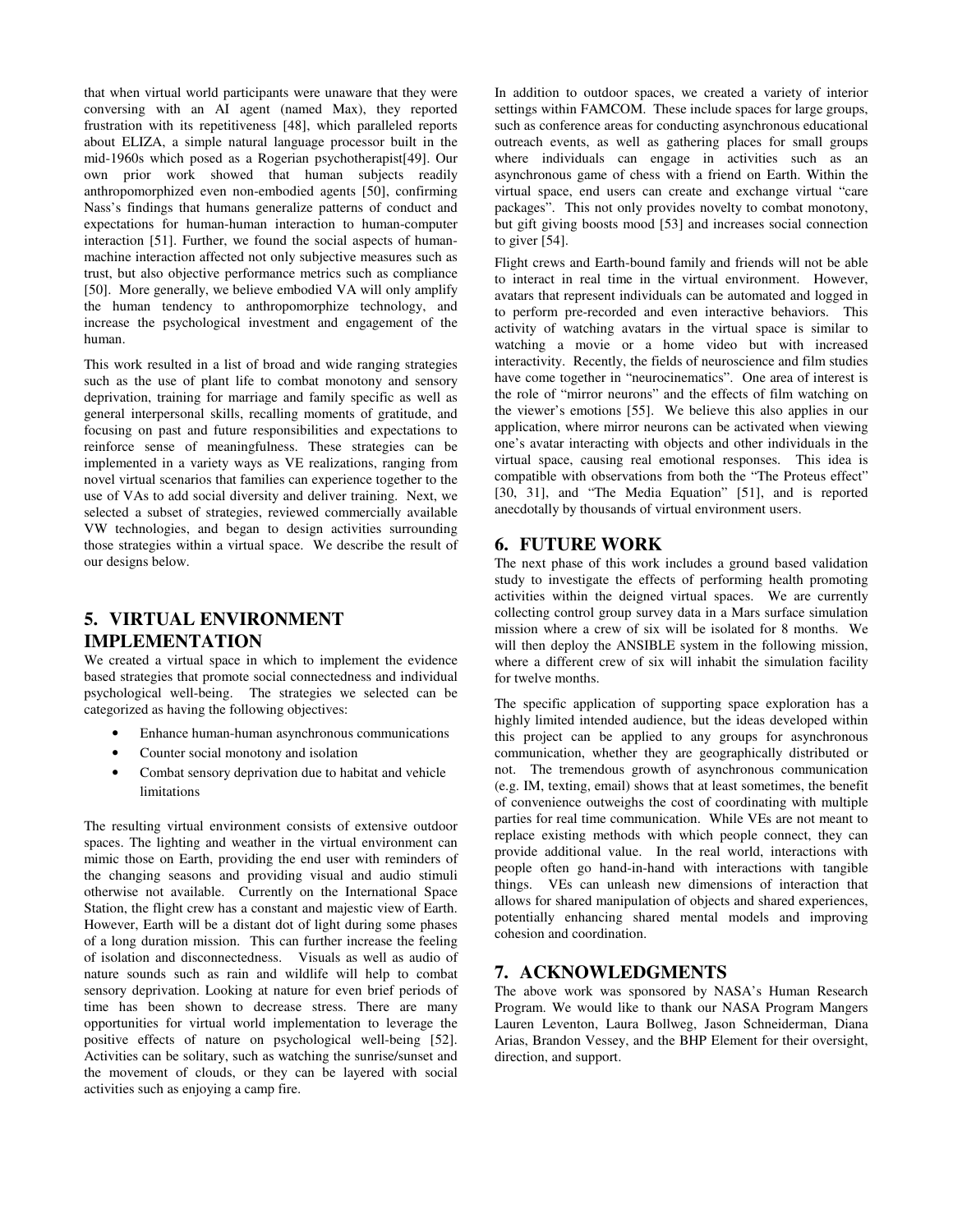### **8. REFERENCES**

- [1] Castronova, Edward, Wagner, Gert G. (2011). Virtual Life Satisfaction. Interanational Review for Social Sciences. Vol 64 Issue 3.
- [2] R. Peldszus, H. Dalke, S. Pretlove, and C. Welch, "The perfect boring situation—Addressing the experience of monotony during crewed deep space missions through habitability design," Acta Astronaut., vol. 94, no. 1, pp. 262– 276, 2014.
- [3] J. M. Oglesby and E. Salas, "The issue of monotony and low workload in spaceflight: Considerations for the mission to Mars," in Proceedings of the Human Factors and Ergonomics Society Annual Meeting, 2012, vol. 56, pp. 1782–1786.
- [4] N. Kanas, "Psychological and interpersonal issues in space," Am. J. Psychiatry, vol. 144, no. 6, pp. 703–709, 1987.
- [5] D. Arias and C. Otto, "Defining the Scope of Sensory Deprivation for Long Duration Space Missions," 2011.
- [6] T. H. M. II, "Science/Medicine : Cooped Up : Scientists are growing concerned that the confinement, monotony and prolonged close contact in space can diminish productivity and even lead to psychotic behavior endangering others.," Los Angeles Times, 28-Sep-1987.
- [7] A. L. Goodman, "Neurophysiological and psychopharmacological approaches to sensory deprivation phenomena," Prog. Neuropsychopharmacol. Biol. Psychiatry, vol. 6, no. 2, pp. 95–110, 1982.
- [8] C. Haney, "Mental health issues in long-term solitary and 'supermax' confinement," Crime Delinquency, vol. 49, no. 1, pp. 124–156, 2003.
- [9] P. S. Smith, "The effects of solitary confinement on prison inmates: A brief history and review of the literature," Crime Justice, vol. 34, no. 1, pp. 441–528, 2006.
- [10] W. Heron, "Cognitive and physiological effects of perceptual isolation," Sens. Deprivation, pp. 6–33, 1961.
- [11] B. K. Doane, W. Mahatoo, W. Heron, and T. H. Scott, "Changes in perceptual function after isolation.," Can. J. Psychol. Can. Psychol., vol. 13, no. 3, p. 210, 1959.
- [12] Cartreine, James A. Risks for Future Depression in Astronauts: A Narrative Review of the Literature. http://humanresearchroadmap.nasa.gov/Evidence/other/BMe d%20Additional%20Evidence.pdf Accessed 1/2014
- [13] Litz, B.T., Wang, J., Williams, L., Bryant, R., & Engel Jr, C.C. (2004). A Therapist-Assisted Internet Self-Help Program for Traumatic Stress. Professional Psychology: Research and Practice, 35(6), 628-634.
- [14] Interactive Phrasebook Embedding Human Social Dynamics in Language Training. Peggy Wu and Christopher Miller. In Proceedings of Second IEEE International Conference on Social Computing (SocialCom 2010) Aug 20- 22, 2010, Minneapolis, MN.
- [15] Miller, C., Wu, P., Funk, H., Wilson, P., & Johnson, W. L. (2006, May 15-18). A Computational Approach to Etiquette and Politeness: Initial Test Cases. Proceedings of 2006 BRIMS Conference, Baltimore, MD.
- [16] Bickmore, T., 2003. Relational agents: effecting change through human–computer relationships. Unpublished Ph.D.

Thesis, Massachusetts Institute of Technology, Cambridge, MA, USA.

- [17] Wu, P., Miller, C., & Ott, T. (2009, July 19-24) Utilizing Human Computer Etiquette to Encourage Human-Machine Therapeutic Alliance. Proceedings of the 13th International Conference on Human-Computer Interaction, San Diego, CA.
- [18] Morie, J. (2009). Re-Entry: Online worlds as a healing space for veterans. The Engineering Reality of Virtual Reality 21st Annual IS&T/SPIE Symposium, San Jose, CA. http://people.ict.usc.edu/~morie/ComingHome/Morie-2009- 2SPIE-FINAL.pdf.
- [19] Schmer-Galunder, S., Sayer, N., Wu, P. & Keller, P. (2013). Continuous Anger Level Monitoring (CALM) - A mental health smartphone application. Paper submitted to SOTICS 2013.
- [20] Scherer, S. Stratou, G., Mahmoud, M., Boberg, J. Gratch, J., Rizzo, A. & Morency, L.-P. (2013). User-State Sensing for Virtual Health Agents and TeleHealth Applications. 10th IEEE International Conference on Automatic Face and Gesture Recognition. Shanghai, China, April 2013.
- [21] Rizzo, A., Strickland, D. & Bouchard, S. (2005). The Challenge of Using Virtual Reality in Telerehabilition. Telemedicine Journal and e-Health. Vol 10(2).
- [22] Morie, J. F., Haynes, E., Chance, E. and Purohit, D. Virtual Worlds and Avatars as the New Frontier of Telehealth Care. Stud Health Technol Inform. 2012, 181:27-31.
- [23] Johnsen, K., R. Dickerson, A. Raij, B. Lok, J. Jackson, M.Shin, J. Hernandez, A. Stevens, D. S. Lind. "Experiences in Using Immersive Virtual Characters to Educate Medical Communication Skills." To Appear in Proceedings of IEEE Virtual Reality 2005 (VR 2005). Bonn, Germany, March 2005.
- [24] Morie, J.F., Antonisse J., Bouchard S., Chance, E.:Virtual worlds as a healing modality for returning soldiers and veterans. In: Wiederhold, B., Riva, G. (eds.) Studies in Health Technolology and Informatics: Annual Review of Cybertherapy and Telemedicine 2009 – Advanced Technologies in the Behavioral, Social and Neurosciences, vol. 144, pp. 273-276. (2009)
- [25] Zheng, D. & Newgarden K. (2011). Rethinking Language Learning: Virtual Worlds as a Catalyst for Change. International Journal of Learning and Media, Vol 3(2), pp 13-36.
- [26] Johnson, W.L., Friedland, L., Schrider, P., Valente, A., & Sheridan, S. (2011). The Virtual Cultural Awareness Trainer (VCAT): Joint Knowledge Online's (JKO's) Solution to the Individual Operational Culture and Language Training Gap. Proceedings of ITEC 2011. London: Clarion Events. Describes the instructional design and implementation of Alelo's VCAT courses.
- [27] Bluemel, E., Hintze, A., Schulz, T. Schumann, M. et al. (2003). Virtual environments for training of maintenance and service training tasks. Simulation Conference, 2003.
- [28] Guidali, M., Duschau-Wicke, A., Broggi, S., Klamroth-Marganska, V., Nef, T. & Riener, R. (2011). A robotic system to train activities of daily living in the virtual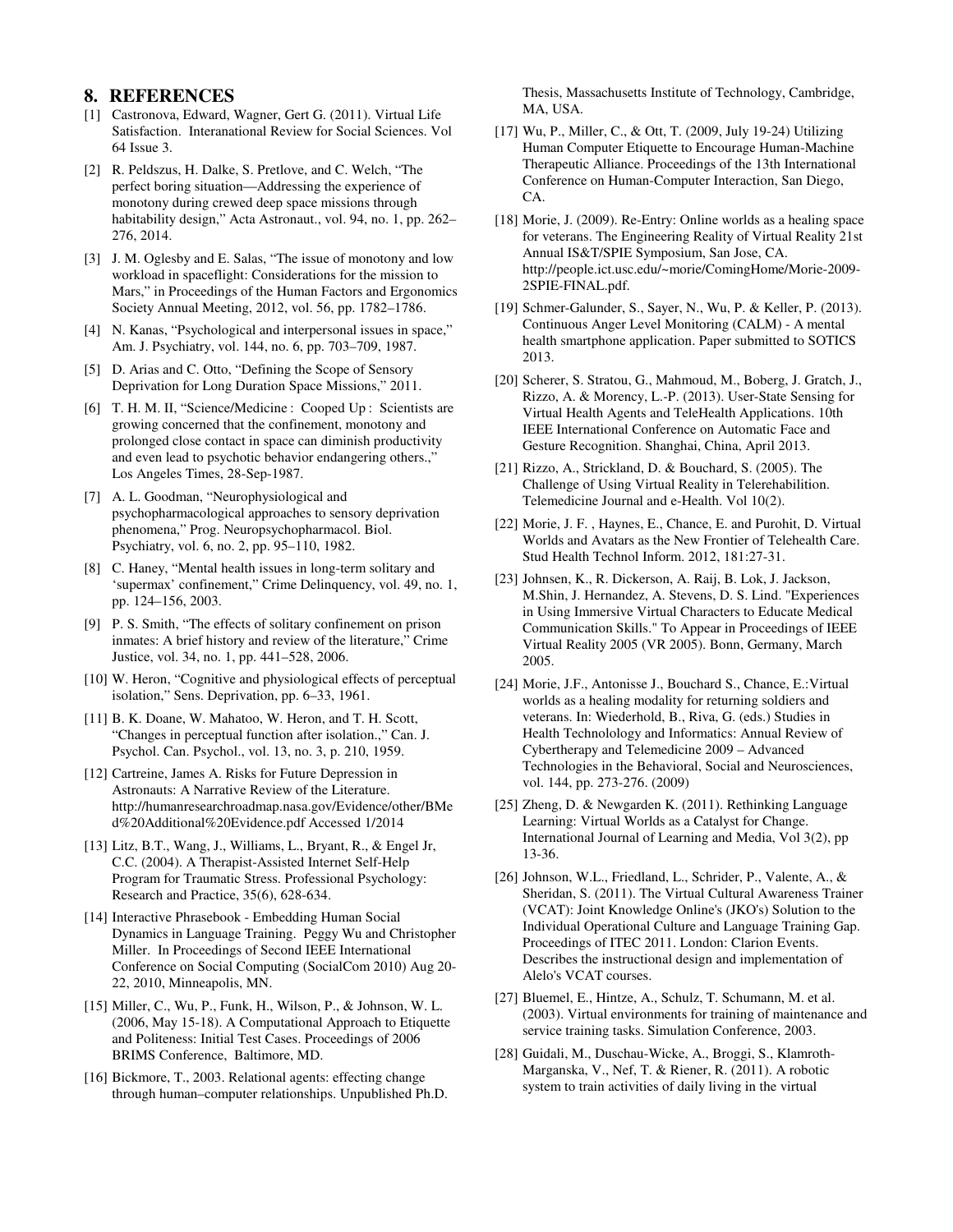environment. Medical & Biological Engineering & Computing, Vol 49 (10) pp 1213-1223.

- [29] Parsons, T.D., & Rizzo, A.A. (2008). Affective Outcomes of Virtual Reality Exposure Therapy for Anxiety and Specific Phobias: A Meta-Analysis. Journal of Behavior Therapy and Experimental Psychiatry, 39, 250-261.
- [30] Yee, Nick; Bailenson, Jeremy; Ducheneau, Nicolas. The Proteus Effect: Implications of Transformed Digital Self-Representation on Online and Offline Behavior. Communication Research. 2009.
- [31] Yee, N. & Bailenson, J.N. (2007). The Proteus Effect: The Effect of Transformed Self-Representation on Behavior. Human Communication Research, 33, 271-290.
- [32] Kabat-Zinn, J. (1990). Full catastrophe living: Using the wisdom of your body and mind to face stress, pain, and illness, Bantam Dell; New York.
- [33] Morie, J. F., (2009). Virtual Worlds as a Healing Modality for Returning Soldiers and Veterans. 14th Conference on CyberTherapy and CyberPsychology Proceedings, in CyberPsychology and Behavior (12): 5, Mary Ann Liebert Publisher, Inc.
- [34] Bickmore, T., Gruber, A., and Picard R. (2005) "Establishing the Computer-Patient Working Alliance in Automated Health Behavior Change Interventions" Patient Education and Counseling 59(1): 21-30.
- [35] Lane, H.C., Core, M.G., Gomboc, D., Karnavat, A., & Rosenberg, M. (2007). Intelligent Tutoring for Interpersonal and Intercultural Skills. Proceedings of the Interservice/Industry Training, Simulation, and Education Conference (I/ITSEC 2007), Orlando, FL.
- [36] Cassell, J., Bickmore, T., Campbell, L., Vilhjalmsson, H., & Yan, H. (2000). Human Conversation as a System Framework: Designing Embodied Conversational Agents. In J. Cassell & J. Sullivan & S. Prevost & E. Churchill (Eds.), Embodied Conversational Agents. Cambridge, MA: MIT Press.
- [37] Hill, R., Belanich, J., Lane, H., Core, M., Dixon, M., Forbell, E., Kim, J., and Hart, J. (2006) Pedagogically Structured Game-Based Training: Development of the ELECT BiLat Simulation Proceedings of the 25th Army Conference. Retrieved from: http://ict.usc.edu/files/publications/2006-09- ASC06-ELECT%20BILAT-FINAL.pdf
- [38] Kenny, P., Hartholt, A., Gratch, J., Traum, D., & Swartout, W.(2007) The More the Merrier: Multi-Pary Negotiations with Virtual Humans AAAI 2007 (Vancouver, British Columbia, Canada, July 2007)
- [39] Yang, Xiaoli (2008).Virtual Reality in Rehabilitation. Accessed 9/2011 http://www.intechopen.com/source/pdfs/9304/InTech-Virtual\_reality\_in\_rehabilitation.pdf
- [40] Bickmore, T., Pfeifer, L., Schulman, D., Perera, S., Senanayake, C. and Nazmi, I. (2008). Public displays of affect: Deploying relational agents in public places. CHI'08 Extended Abstracts.
- [41] Miller, C., Chapman, M., Wu, P. and Johnson, L. (2005). The "Etiquette Quotient": An Approach to Believable Social Interaction Behaviors. In Proceedings of the 14th Conference

on Behavior Representation in Modeling and Simulation (BRIMS). 16-19 May 2005; Universal City, CA.

- [42] Brown, P. & Levinson, S. (1987). Politeness: Some Universals in Language Usage. Cambridge, UK; Cambridge Univ. Press.
- [43] Paul Grice, Studies in the Way of Words (Cambridge, MA: Harvard University Press, (1991).
- [44] Goffman, E. (1955). On face-work: An analysis of ritual elements of social interaction. Psychiatry: Journal for the Study of Interpersonal Processes, 18, 213-231.
- [45] Wu, Peggy, Rye, Jeffrey, Miller, Christopher, Schmer-Galunder, Sonja, and Ott, Tammy (2013). Non-Intrusive Detection of Psycho-Social Dimensions using Sociolinguistics. Third Workshop on Social Network Analysis in Applications (SNAA) of IEEE/ACM International Conference on Advances in Social Networks Analysis and Mining (ASONAM 2013), Niagara Falls, Canada, August 25-28, 2013.
- [46] Morie, J. F., Chance, E. Haynes, E. and Purohit, D. (2012) Embodied Conversational Agent Avatars in Virtual Worlds: Making Today's Immersive Environments More Responsive to Participants. In Believable Bots: Can Computers Play Like People, Philip Hingston, Ed., Springer-Verlag: 99-118.
- [47] Jan, D., Roque, A., Leuski, A. Morie, J., and Traum, D. R. (2009) A Virtual Tour Guide for Virtual Worlds. In Proceedings of the Intelligent Virtual Agents, 9th Annual Conference, IVA 2009, Amsterdam, The Netherlands, September 14-16, 2009. Lecture Notes in Computer Science. Ruttkay, Z., Kipp, M., Nijholt, A. and Vilhjálmsson , H. H. (Eds). Springer: 372-378.
- [48] Weitnauer, E., Thomas, N. M., Rabe, F., & Kopp, S. (2008, January). Intelligent agents living in social virtual environments–bringing max into second life. In Intelligent Virtual Agents (pp. 552-553). Springer Berlin Heidelberg.
- [49] Weizenbaum, Joseph (January 1966), "ELIZA A Computer Program For the Study of Natural Language Communication Between Man And Machine", Communications of the ACM 9 (1): 36–45, doi:10.1145/365153.365168
- [50] Can Polite Computers Produce Better Human Performance? Peggy Wu and Christopher Miller. In Proceedings of ACM Multimedia 2010 International Conference, Oct. 25-29, 2010 Firenze, Italy.
- [51] Reeves, B. and Nass, C. 1996. The Media Equation. Cambridge University Press, Cambridge, UK.
- [52] Valtchanov, D. Barton, K.R. & Ellard, C. (2010). Restorative effects of virtual nature settings. Cyberpsycholo. Behav Soc Network. 13(5), 503-12.
- [53] Anik, Lalin, Aknin, Lara B., Norton, Michael I., Dunn, Elizabeth W. (2009). Harvard Business School Working Paper. Feeling Good about Giving: The Benefits (and Costs) of Self-Interested Charitable Behavior. Accessed 7/2013: http://www.hbs.edu/faculty/Publication%20Files/10-012.pdf
- [54] Zhang, Yan and Epley, Nicholas (2012). Exaggerated, Mispredicted, and Misplaced: When "It's the Thought that Counts" in Gift Exchanges. J. Experimental Psychology: General. Vol 141, No 4, 667-681. American Psychology Association. Accessed: